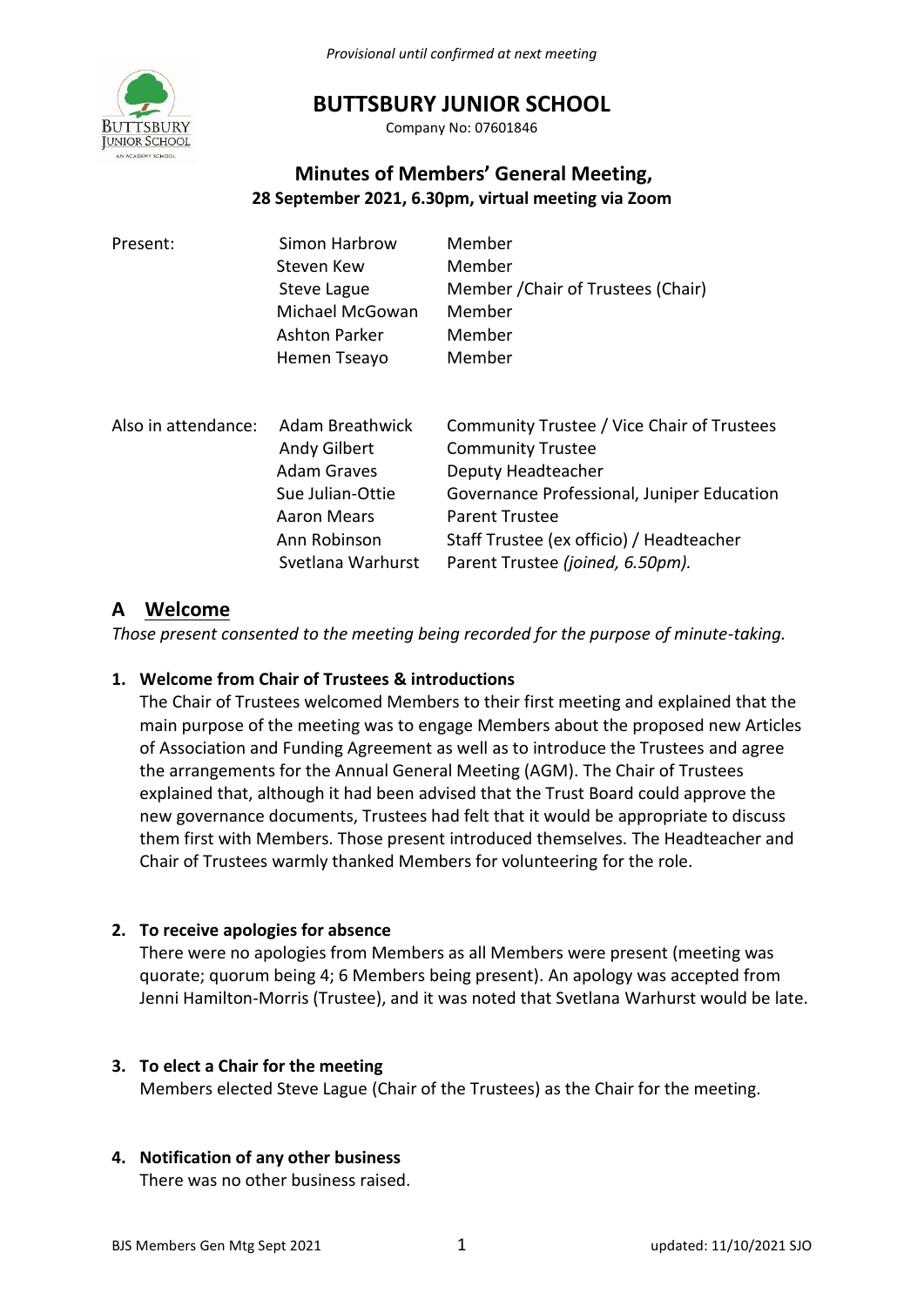### **5. To declare any conflict of interest with items on the agenda**

Ashton Parker declared a potential conflict of interest with item 8 as he was friends with a partner at Edmund Carr. Members agreed that Ashton should abstain from voting on that item.

### **6. To declare receipt of any gifts and / or hospitality** There were not any declarations.

## **B Strategic**

### **7. To discuss whether to approve the new governance structure for BJS as proposed by the Trust Board (to approve the new Funding Agreement and Articles of Association)**

- **7.1.** The Chair reported that 4 days after he had submitted BJS's proposed new Articles of Association to the Education & Skills Funding Agency (ESFA), a new model had been published. The Chair had re-submitted BJS's proposed new Articles of Association based on the latest model and the ESFA's approval was now pending. The Chair explained that there was very little difference between those 2 versions of the Articles of Association, with the key change being that AGMs had been made mandatory. The Trust Board had already decided to hold AGMs; therefore, this did not make any material difference to BJS.
- **7.2.** The Trust Board had been advised that updating the Articles of Association would necessitate updating the Funding Agreement. The proposed new Funding Agreement was based on the latest model**.**
- **7.3.** The Chair reported that the Trust Board had appointed himself, in his capacity of Chair of Trustees, as a Member (following ESFA advice that this was permissible) to provide continuity between Members and Trustees and, given that he had worked on changing the governance documents, to sign the Funding Agreement and Articles of Association. In response to queries from Members, the Governance Professional confirmed that under the latest model Articles of Association the majority of Members could not be Trustees whereas under BJS's original Articles of Association all Members had been Trustees. This appointment was ratified by Members.
- **7.4.** Members approved the proposed new Funding Agreement and Articles of Association.

### **8. To approve the appointment of Edmund Carr as BJS's Auditor for 2021/2022 as recommended by the Trust Board**

The Headteacher reported that Edmund Carr had been appointed as BJS's auditor for 2020/2021 and had provided a very thorough and satisfactory service; hence, the Trust Board was recommending that Edmund Carr should be re-appointed for 2021/2022. Prior to this, the School had used Price Bailey as its auditor since becoming an academy; however, in 2019 the School had discovered that the audit documents had been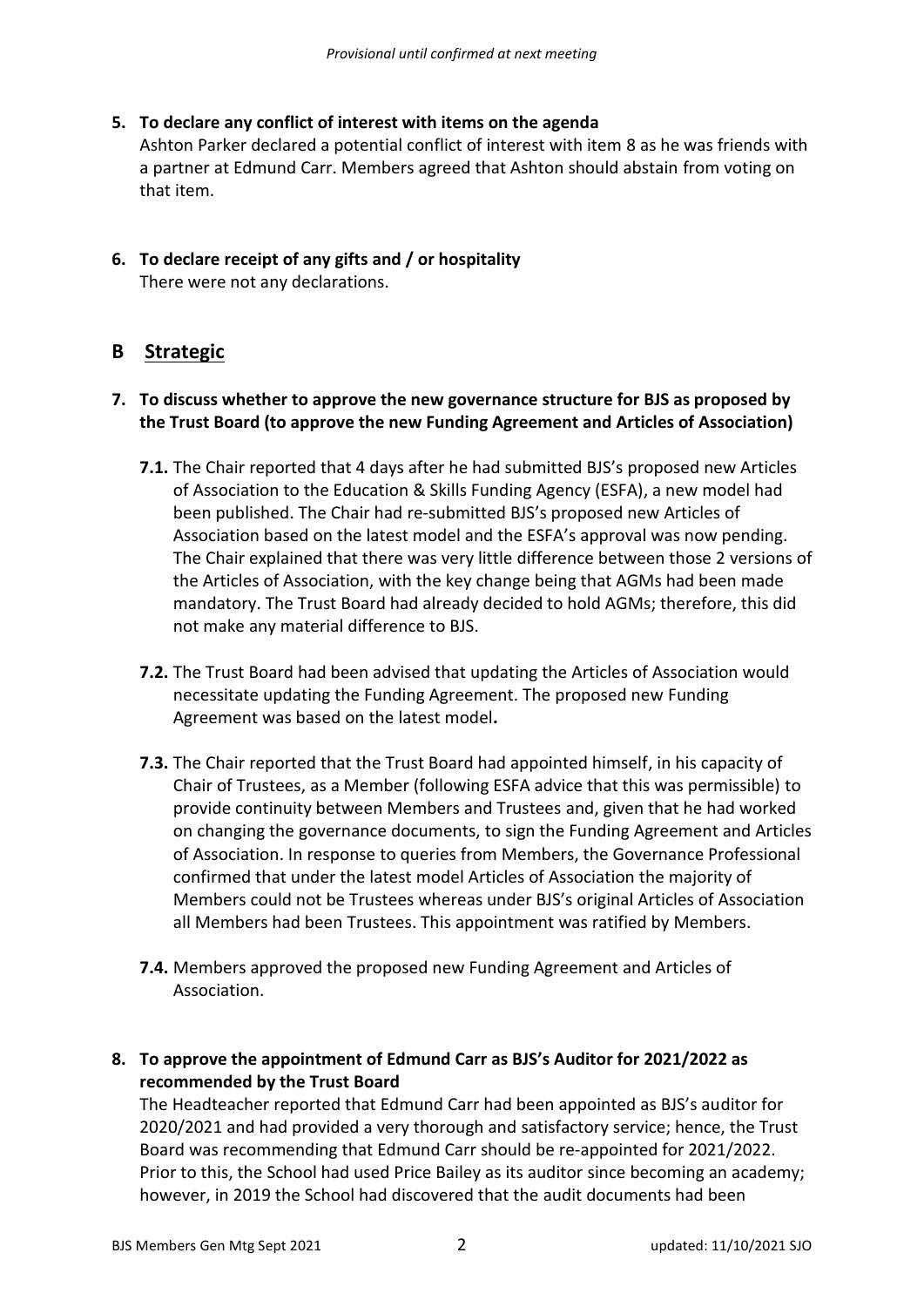falsified. Price Bailey had failed to provide the School with reassurances that this would not reoccur and had failed to apologize or offer a fee reduction. The Members approved the appointment of Edmund Carr as BJS's auditor for 2021/2022 (Ashton Parker abstained. See discussion under 5).

#### **9. To discuss and agree the format / date of the Annual General Meeting**

The Chair proposed that the AGM should be held on 14 July 2022. This was approved by Members **(ACTION: All)**. Members discussed whether the AGM should adhere strictly to the statutory agenda items or to use the opportunity to engage with other stakeholders. It was noted that the latter would incur more work for the School, Members and Trustees. The Headteacher reported that, when BSJ had held AGMs in the past, stakeholders had been invited but had not attended. Members agreed that the AGM would just conduct its statutory business and not invite stakeholders other than Trustees. Members agreed that the situation with the Covid-19 pandemic would determine whether it took place face to face or virtually. In response to Members' queries, the Governance Professional explained that the Members would not need to meet to approve the Annual Accounts prior to the AGM; that the Trust Board would approve the Annual Accounts and present it to Members at the AGM. *(Svetlana Warhurst joined the meeting, 6.50pm).*

## **C Business**

- **10. To note & act on reminder to complete new Members' Business Interest Form for Business Interest Register 2021-2022**
- **11. To note that Members will be asked to sign to indicate that they have read, understood & agree to comply with BJS's Trustees' & Members' Code of Conduct**
- **12. To note & act on reminder to complete new Members' Data Consent Form for 2021- 2022**

The Headteacher was pleased to report that all forms cited above had been received from all Members.

**13. To note & act on reminder to sign to indicate that you have read at least Parts 1 & 2 of the Department for Education's latest Keeping Children Safe in Education** The Headteacher asked Members to email her to confirm that they had done the above so that this could be recorded in the School's log **(ACTION: All).** 

#### **14. Any other business**

There was no other business. The Chair thanked Members for attending the meeting**.**

*(Meeting closed at 6.56pm).*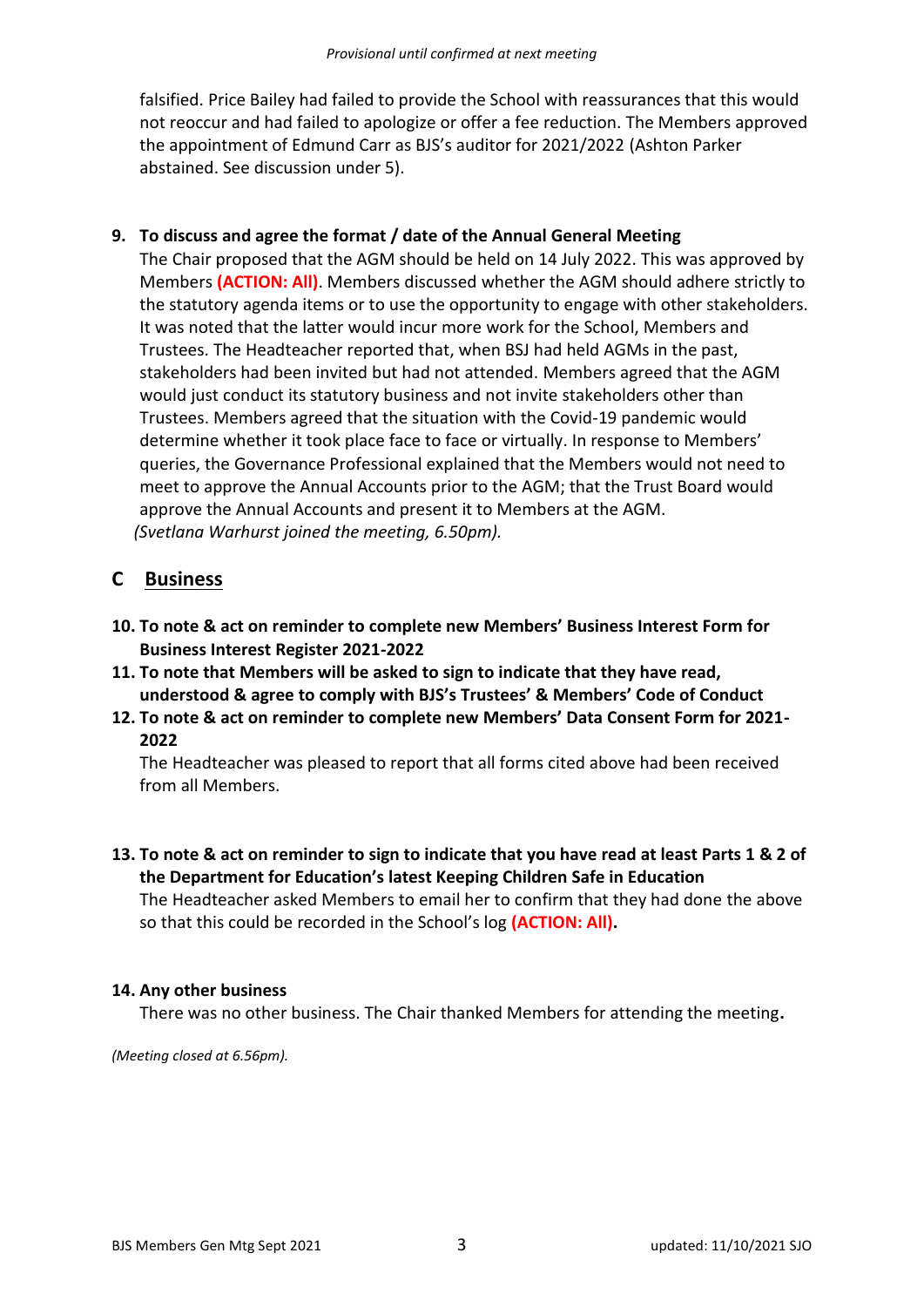# **Summary of decisions**

- 1. Funding Agreement & Articles of Association approved (see 7.4).
- 2. Edmund Carr appointed as BJS's auditor for 2021/2022 (see 8).
- 3. Date & format of AGM agreed (see 9).